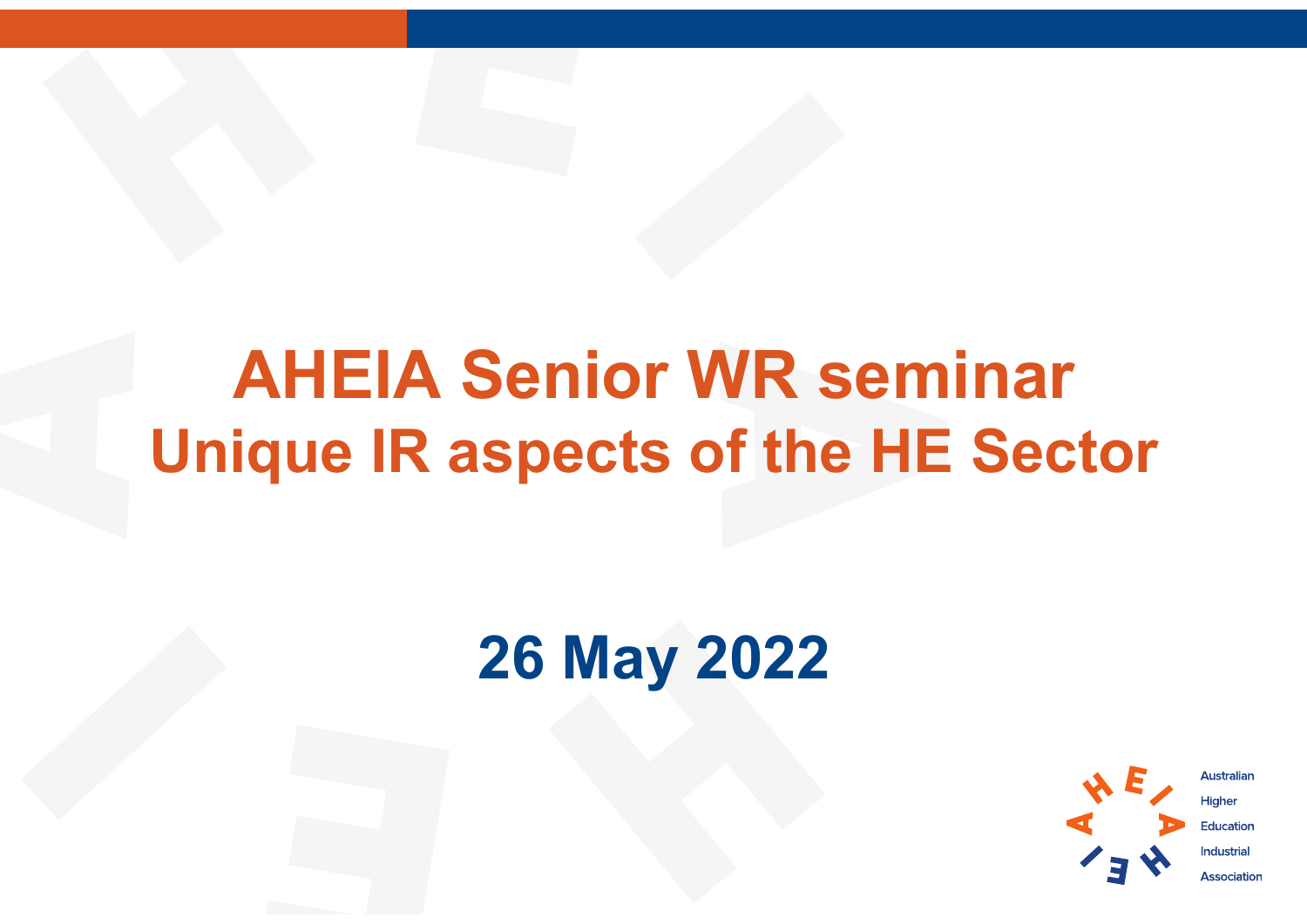# Academic work regulation – pre 1980s

| <b>Academic work regulation - pre 1980s</b>                                                                   |                                                                                                                                                          |  |  |  |
|---------------------------------------------------------------------------------------------------------------|----------------------------------------------------------------------------------------------------------------------------------------------------------|--|--|--|
| <b>Salaries</b>                                                                                               | <b>Conditions</b>                                                                                                                                        |  |  |  |
| Originally set by individual universities                                                                     | <b>Tenure statutes</b>                                                                                                                                   |  |  |  |
| Academic salaries tribunal established<br>in 1964                                                             | <b>Employment until age 65</b>                                                                                                                           |  |  |  |
| benchmarking with CSIRO,<br>$\bullet$<br>commonwealth and state public<br>service, some overseas universities | Individual contracts*<br>*Orr v University of Tasmania (1957) 100<br><b>CLR 526</b><br>University entitled to terminate despite<br>appointment to age 65 |  |  |  |
|                                                                                                               |                                                                                                                                                          |  |  |  |

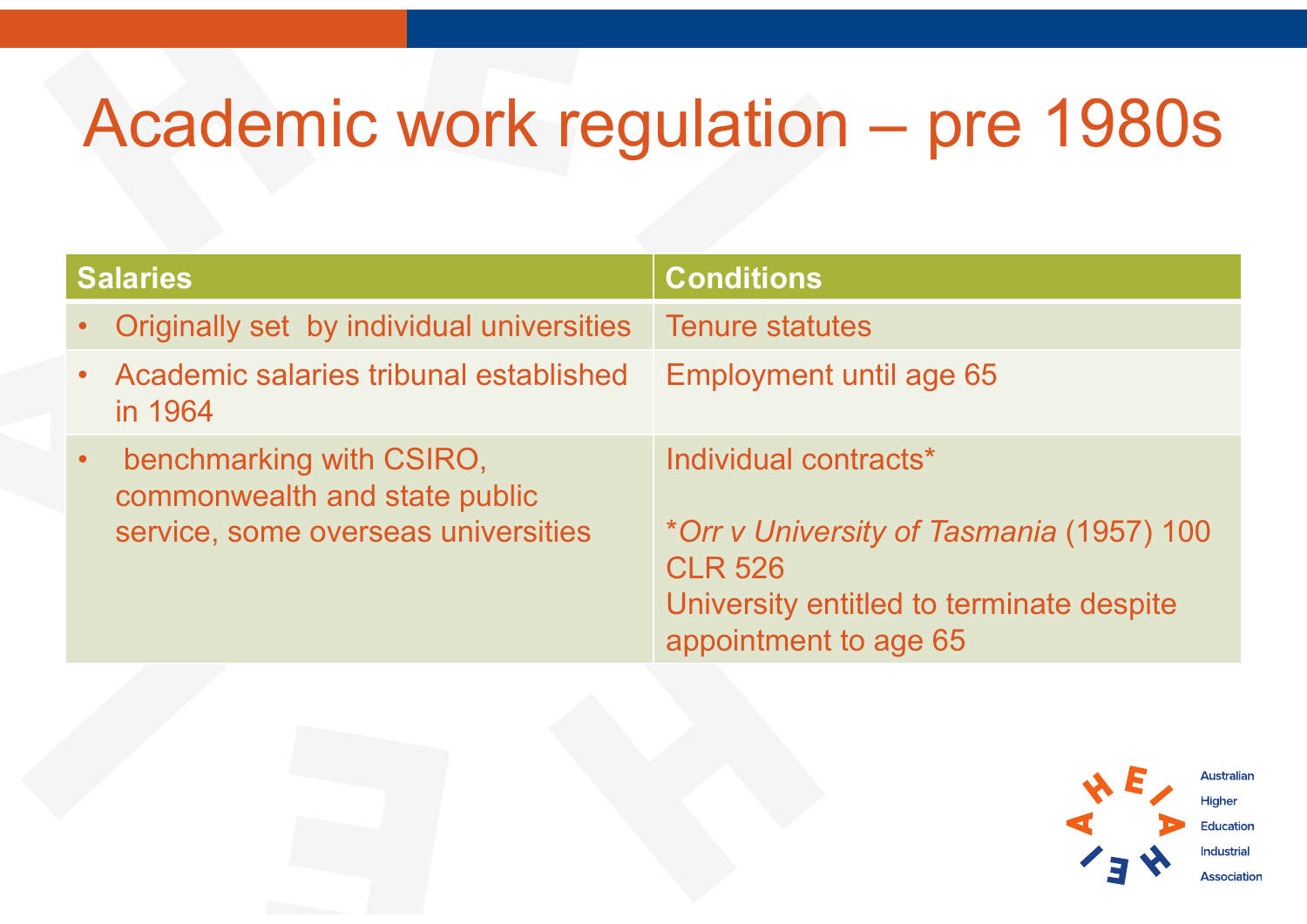# AS Award history

| <b>AS Award history</b>              |                                                                                                            |                 |  |  |
|--------------------------------------|------------------------------------------------------------------------------------------------------------|-----------------|--|--|
| $1980s - 1990s$                      | <b>High level of regulation</b>                                                                            | MM <sub>(</sub> |  |  |
| First awards - 80 years into federal | <b>Salaries awards</b>                                                                                     |                 |  |  |
| system                               | <b>Conditions: "Bryant award"</b>                                                                          |                 |  |  |
| <b>Late 1990s</b>                    | Conditions: "Bryant" removed committees,<br>etc                                                            |                 |  |  |
| <b>Award simplification</b>          | <b>Salaries: creation and insertion of MSALs</b>                                                           |                 |  |  |
| 2010 – modern awards commence        | Retained fixed-term restrictions & AS<br>redundancy 52 wks max, otherwise<br>consistent with other sectors |                 |  |  |
|                                      | <b>MUSU GIIC</b><br>Higher                                                                                 |                 |  |  |

**Industrial** Association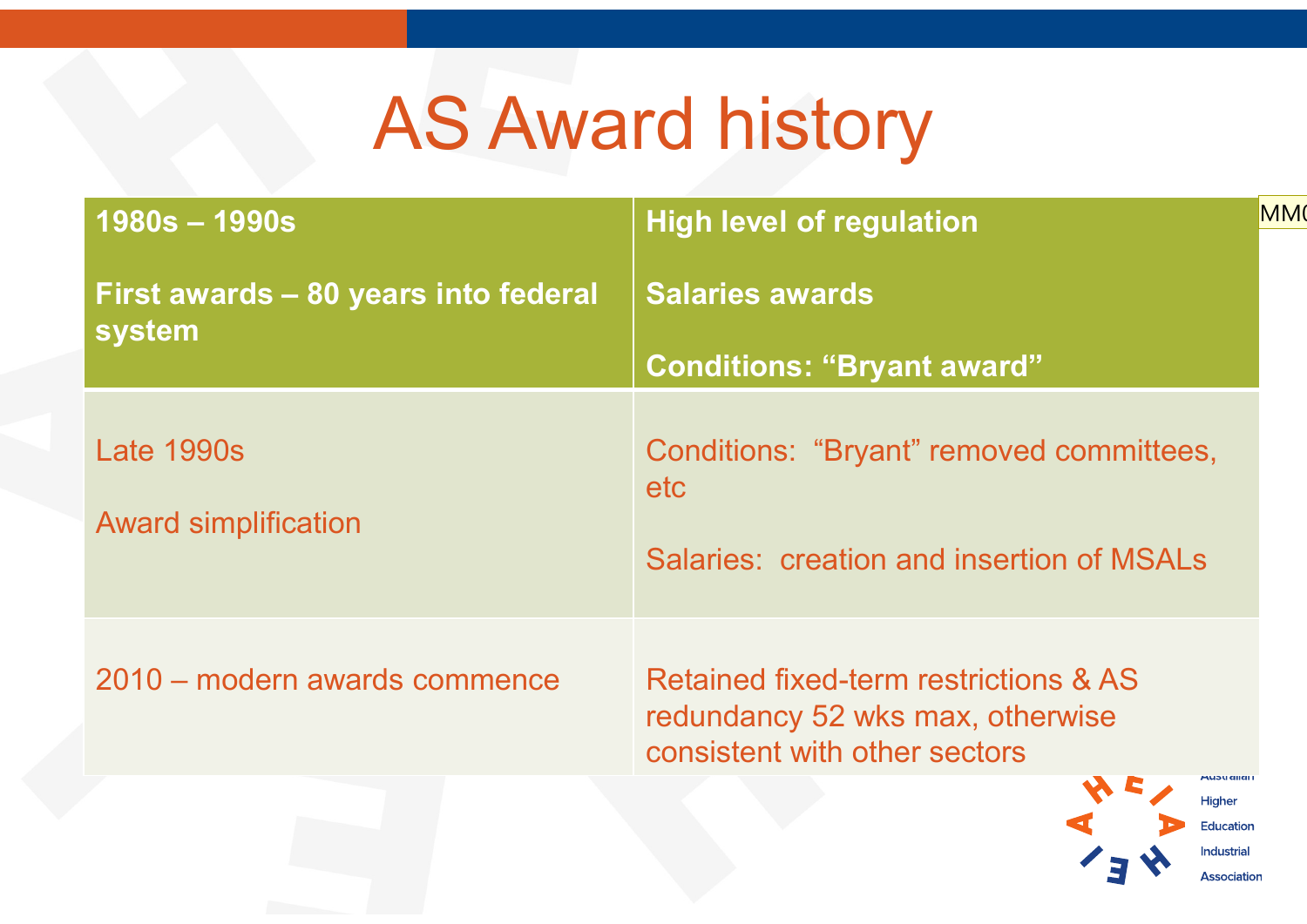Slide 3

#### MM0 ? Marcus Miller, 2022-05-25T23:42:07.393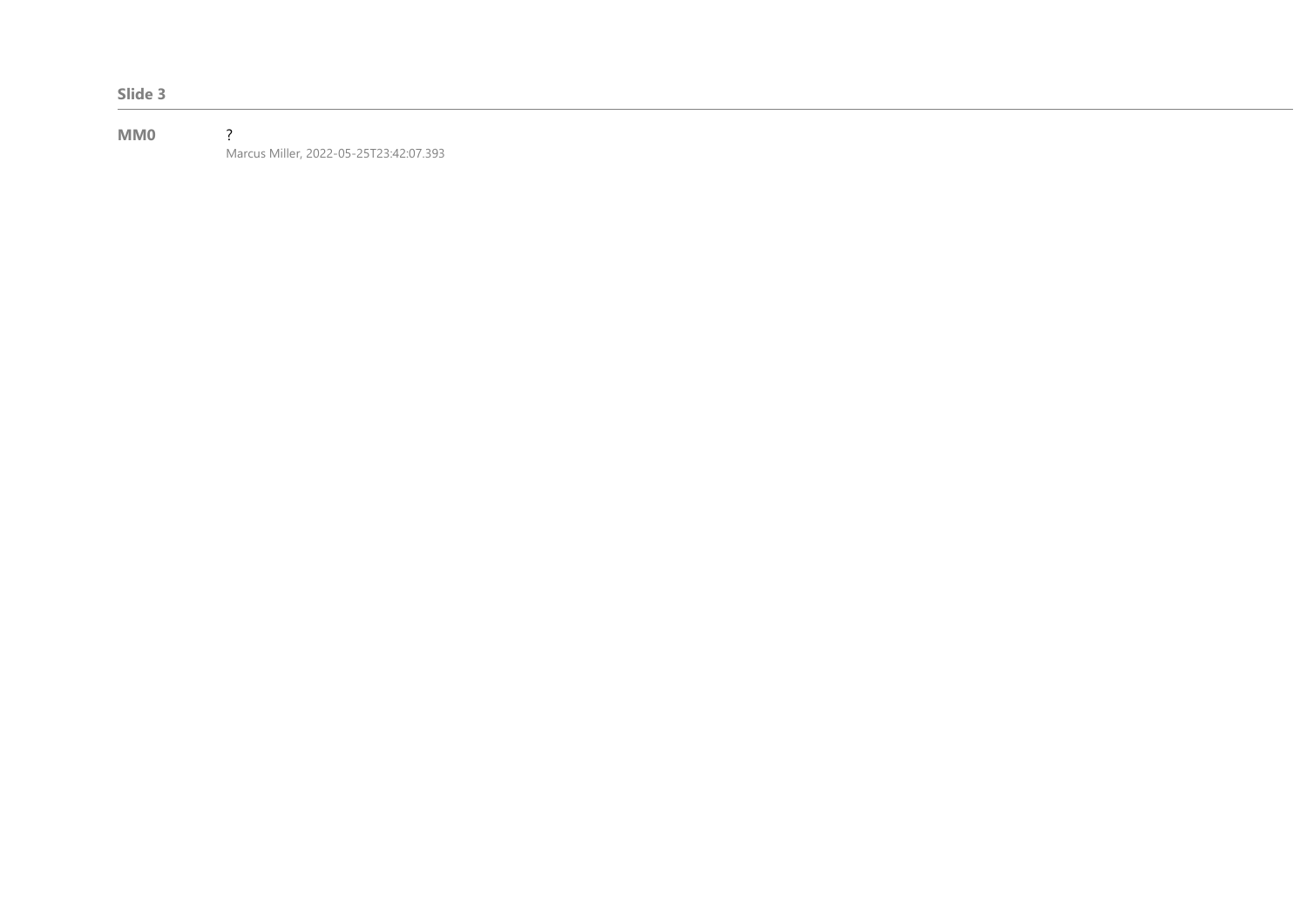# Features of EAs in the HE Sector

- 
- **Features of EAs in**<br>• Coverage of senior staff<br>• Continuation of provisions no loin • Coverage of senior staff<br>• Coverage of senior staff<br>• Continuation of provisions no longer in awards (eg disciplinary<br>• Provisions that have never existed in awards: academic provisions) • Coverage of senior staff<br>• Coverage of senior staff<br>• Continuation of provisions no longer in awards (eg disciplinary<br>• Provisions that have never existed in awards: academic<br>• Continuation models, academic freedom<br>• Les • Coverage of senior staff<br>• Continuation of provisions no longer in awards (eg disciplinary<br>• Provisions)<br>• Provisions that have never existed in awards: academic<br>• Workload models, academic freedom<br>• Less flexible than t • Coverage of senior staff<br>
• Continuation of provisions no longer in awards (eg disciplinary<br>
provisions)<br>
• Provisions that have never existed in awards: academic<br>
workload models, academic freedom<br>
• Less flexible than • Coverage of senior start<br>
• Continuation of provisions no longer in awards (eg disciplinary<br>
provisions)<br>
• Provisions that have never existed in awards: academic<br>
workload models, academic freedom<br>
• Less flexible than
- workload models, academic freedom
- 
- redundancy & notice, superannuation • Provisions)<br>• Provisions that have never existed in awards: a<br>workload models, academic freedom<br>• Less flexible than the award – eg consultation p<br>• More generous than award/NES – eg paid pare<br>redundancy & notice, super
- discrimination
- 

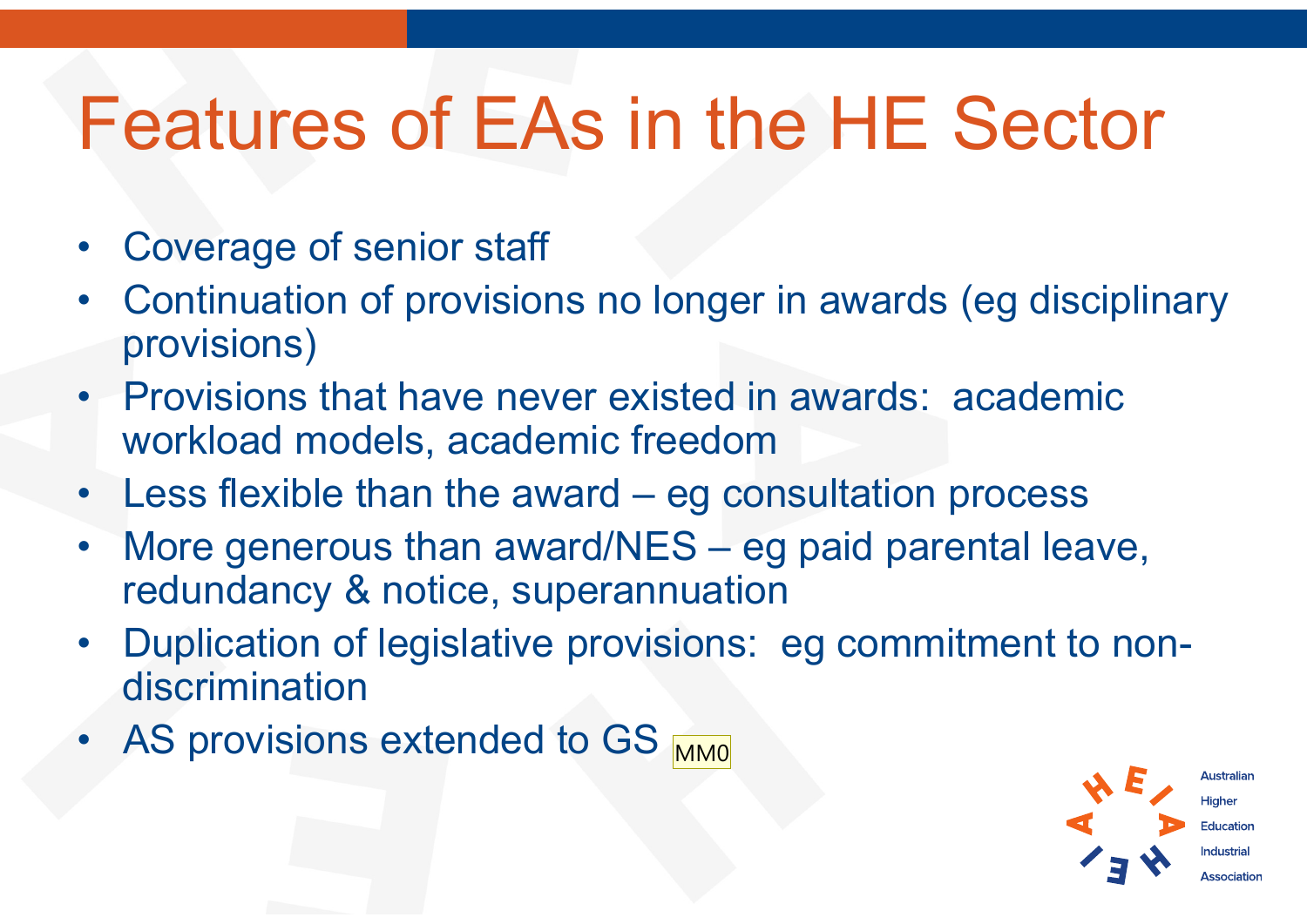Slide 4

#### MM0 ? Marcus Miller, 2022-05-25T23:43:02.113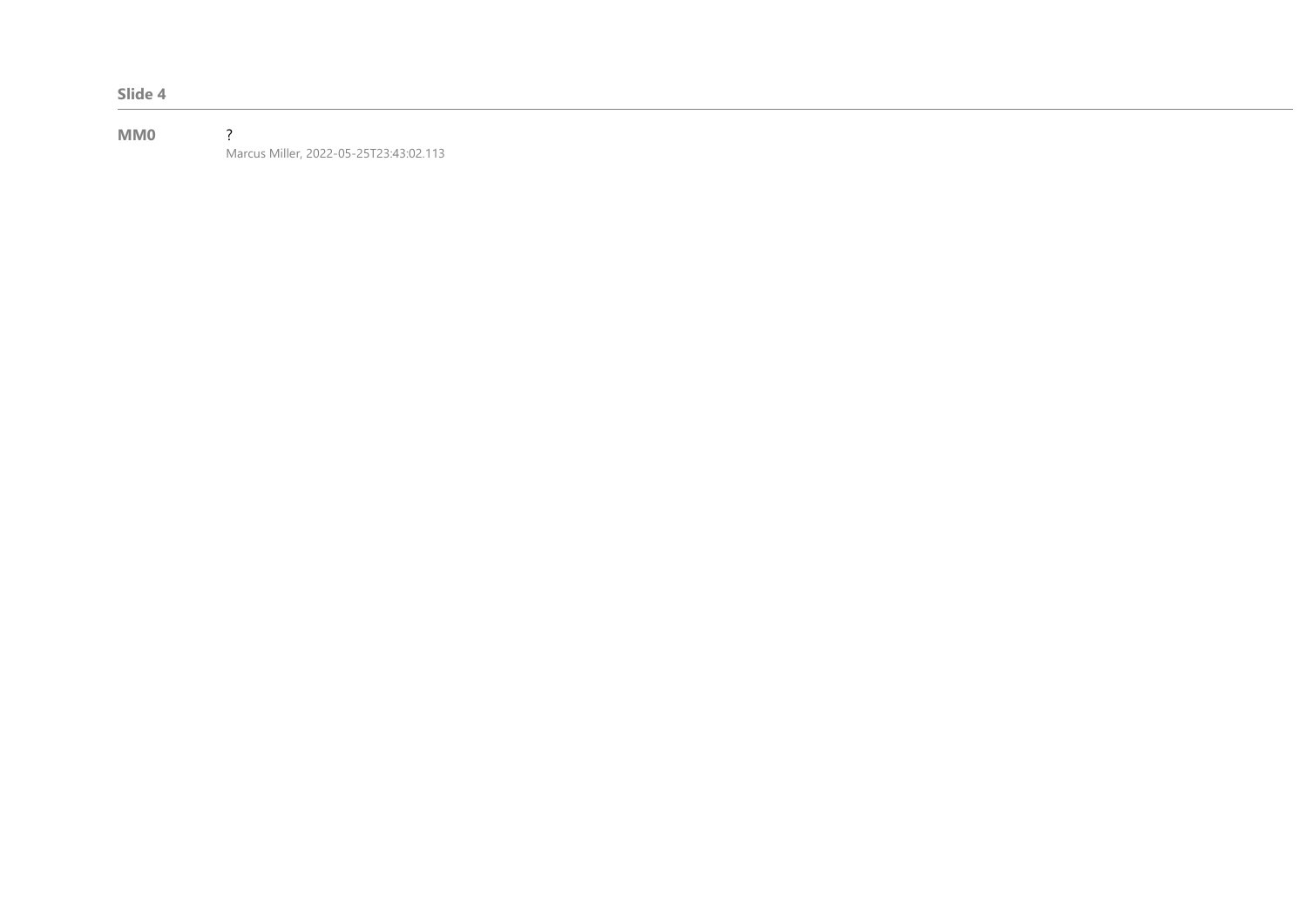# Workforce dynamics

- Workforce dynamics<br>• Limitation on use of fixed term **MMI**<br>• engagement engagement MM1
- **Workforce dynamics**<br>• Limitation on use of fixed term <u>™<br>• High casualisation (unavoidable)</u> with<br>little prospect of conversion under FW little prospect of conversion under FW Act • Limitation of the of fixed term<br>
• High casualisation (unavoidable) with<br>
little prospect of conversion under FW<br>
Act<br>
• Low union density – high influence<br>
\*\*\*
- 

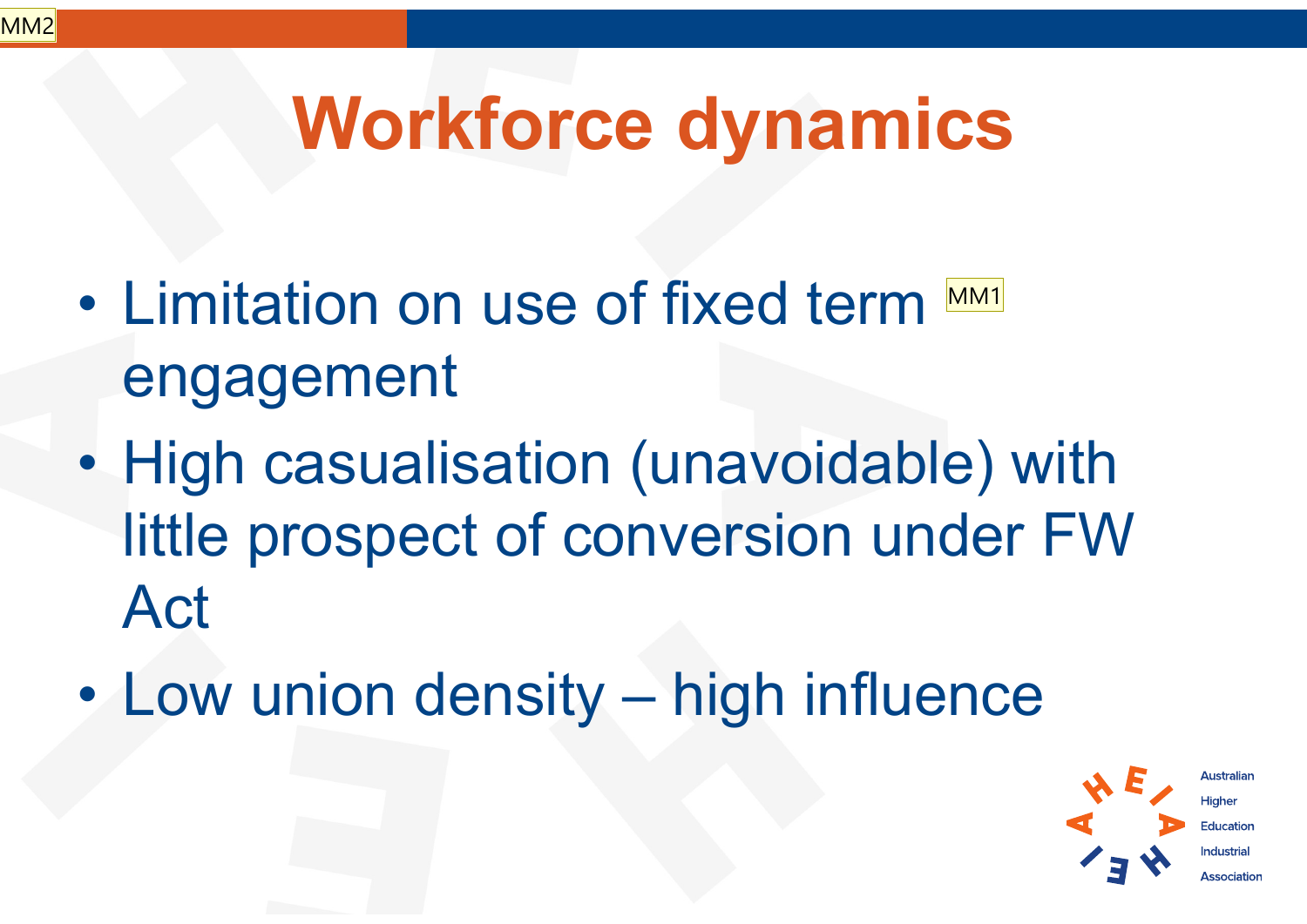#### Slide 5

| <b>MMO</b>      | Reorder this slide<br>Marcus Miller, 2022-05-25T23:44:41.292 |
|-----------------|--------------------------------------------------------------|
| MM <sub>1</sub> | Limitation<br>Marcus Miller, 2022-05-25T23:47:34.498         |
|                 | Dlanter af naama fan diaarraiaan ban                         |

MM2 Plenty of room for discusison here. Marcus Miller, 2022-05-25T23:55:37.245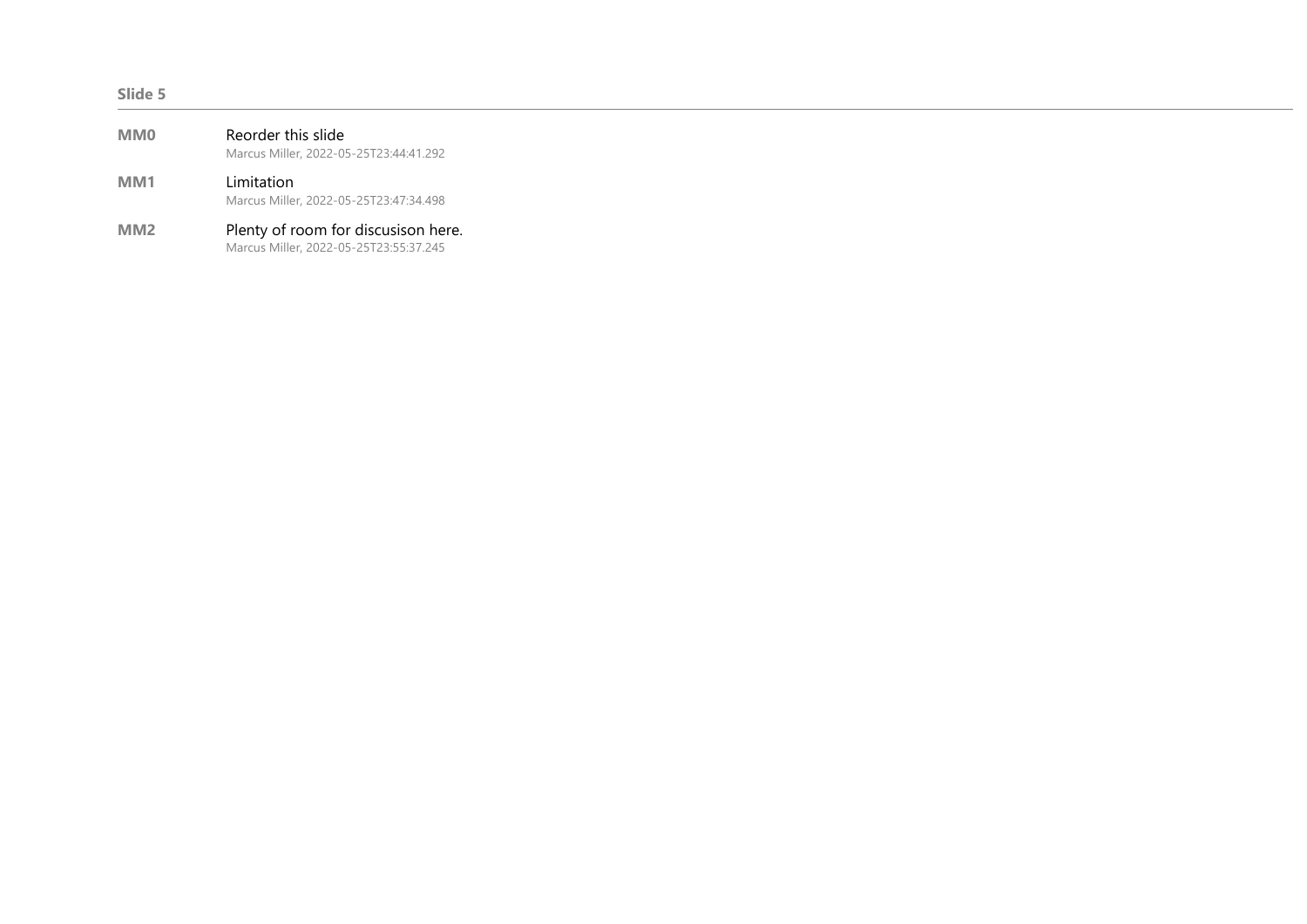# Academic probation



- Academic probation<br>• Minimum employment period under FW Act<br>allows for u/d claims > 6 months allows for u/d claims > 6 months
- Academic probation<br>• Minimum employment period under FW Act<br>allows for u/d claims > 6 months<br>• Previous legislation allowed for "reasonable<br>period" of probation (held 3 years for AS) period" of probation (held 3 years for AS)
- Minimum employment period under FW Act<br>allows for u/d claims > 6 months<br>• Previous legislation allowed for "reasonable<br>period" of probation (held 3 years for AS)<br>• Important to retain in contract/EA to allow for<br>specific specific/simplified provisions re performance & termination

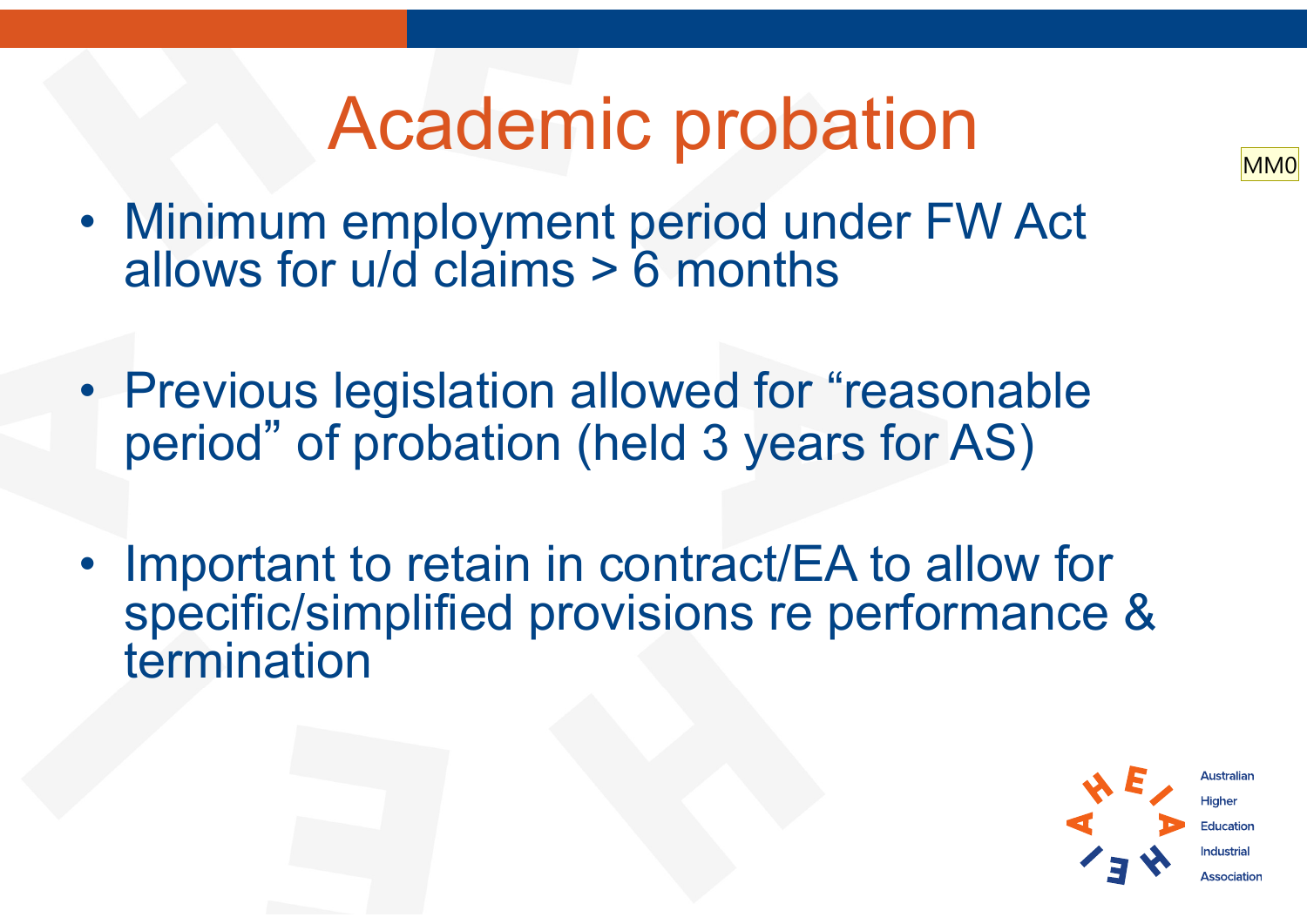| Slide 6    |                                                                                                                                                              |
|------------|--------------------------------------------------------------------------------------------------------------------------------------------------------------|
| <b>MMO</b> | Still requires compliance with provisions of EA not as straight forward as other sectors probation and after 6 months access to FWC Unfair dismissal - harsh |
|            | etc.                                                                                                                                                         |
|            | Marcus Miller, 2022-05-25T23:46:13.188                                                                                                                       |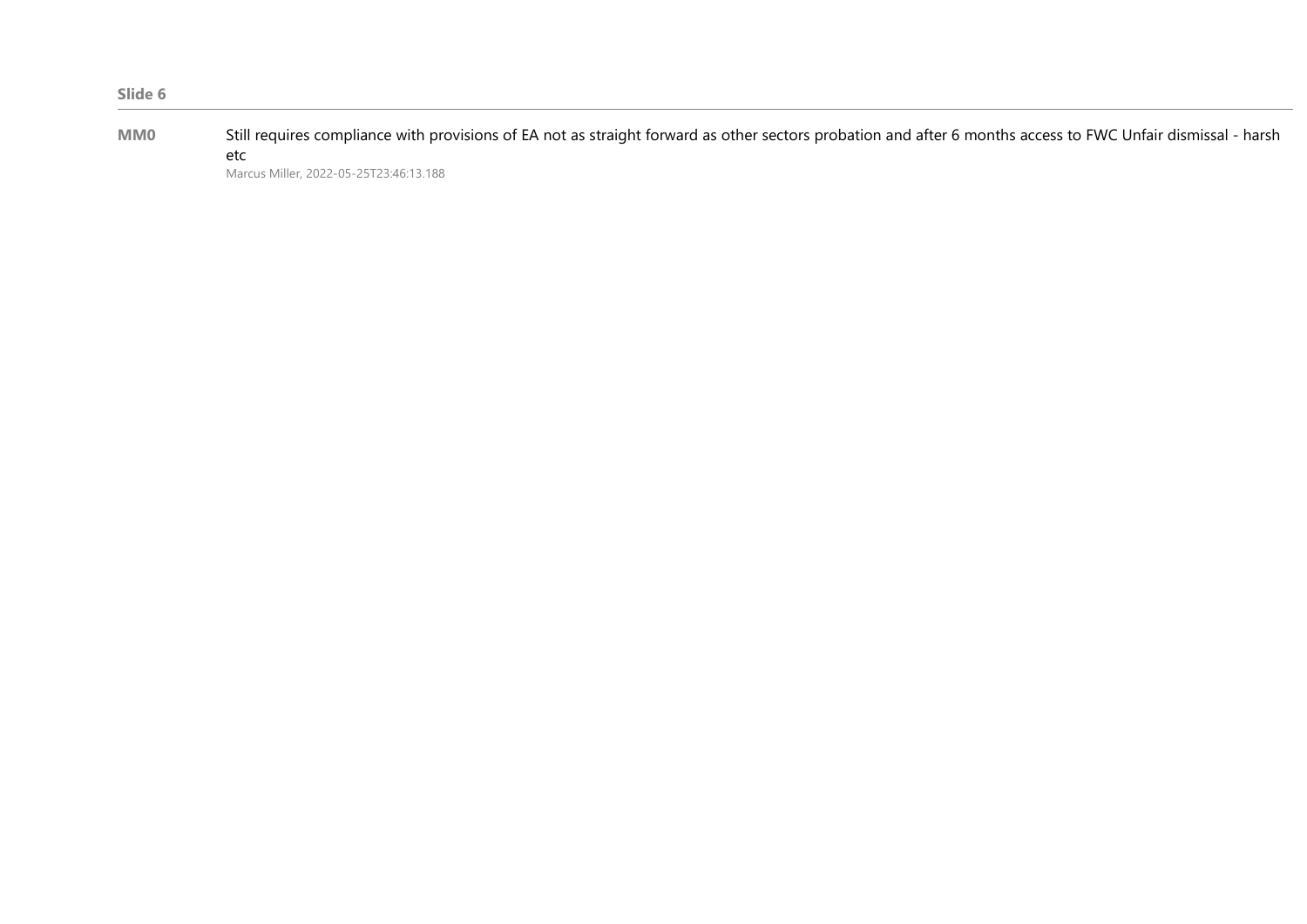# Workload Clauses - Academic Workload Clauses - Acader<br>• Not in award - feature of EA's<br>• Seek to reduce managerial prerogative a

- 
- Workload Clauses Academic<br>• Not in award feature of EA's<br>• Seek to reduce managerial prerogative and<br>• Along with major workplace shapes a frequent discretion
- Workload Clauses Academic<br>• Not in award feature of EA's<br>• Seek to reduce managerial prerogative and<br>• Along with major workplace change a frequent<br>• Along with major workplace change a frequent<br>• Need to create shared dispute matter with the NTEU
- Not in award feature of EA's<br>• Seek to reduce managerial prerogative and<br>discretion<br>• Along with major workplace change a frequent<br>dispute matter with the NTEU<br>• Need to create shared understanding internally with<br>acad academic leaders about workload provisions - "where the rubber hits the road" to ensure consistency, fairness and reduce unhelpful interpretations

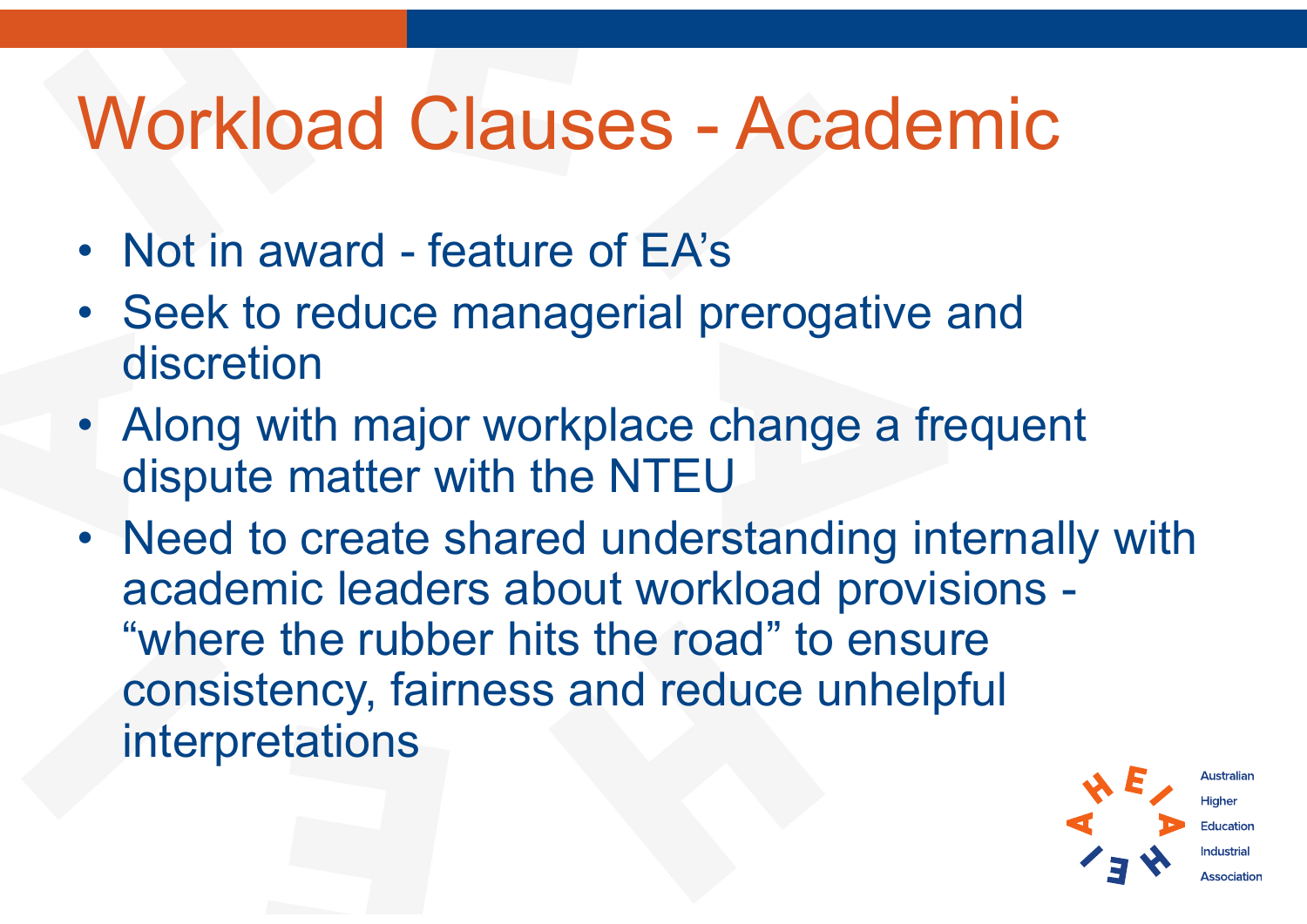# **Demotion**

- Demotion<br>• Relatively unusual in awards/contracts/ EAs
- **Demotion**<br>• Relatively unusual in awards/contracts/ EAs<br>• Important in HE because termination requires<br>"serious misconduct", essentially same as "serious misconduct", essentially same as summary dismissal • Important in HE because termination requires<br>
"serious misconduct", essentially same as<br>
summary dismissal<br>
• Recent caselaw has clarified law on demotion<br>
vs dismissal
- vs dismissal



MM0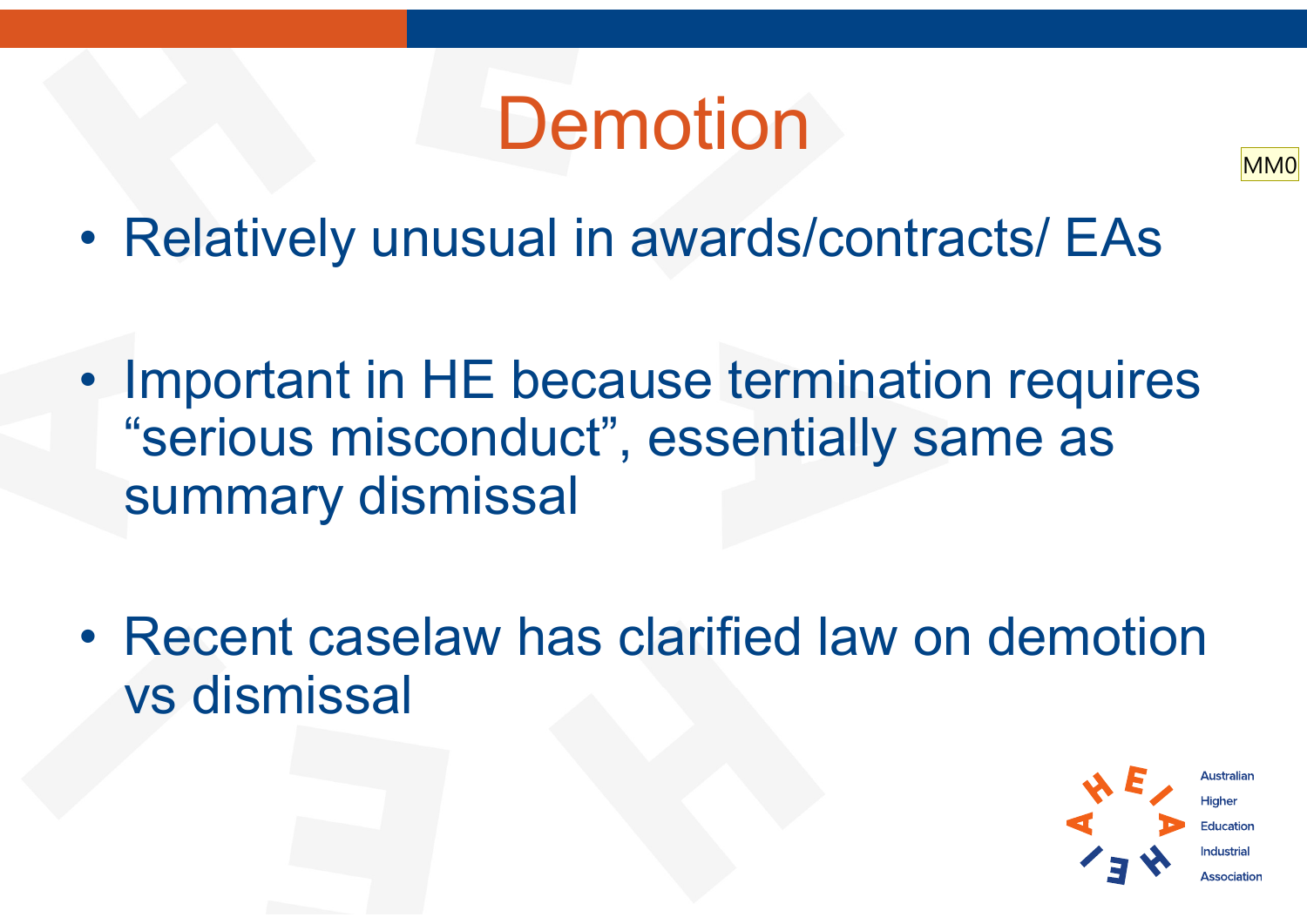| <b>MM0</b> | A double edged sword - having it in your EA means that you should consider it Flinders |
|------------|----------------------------------------------------------------------------------------|
|            | Marcus Miller, 2022-05-25T23:47:11.342                                                 |